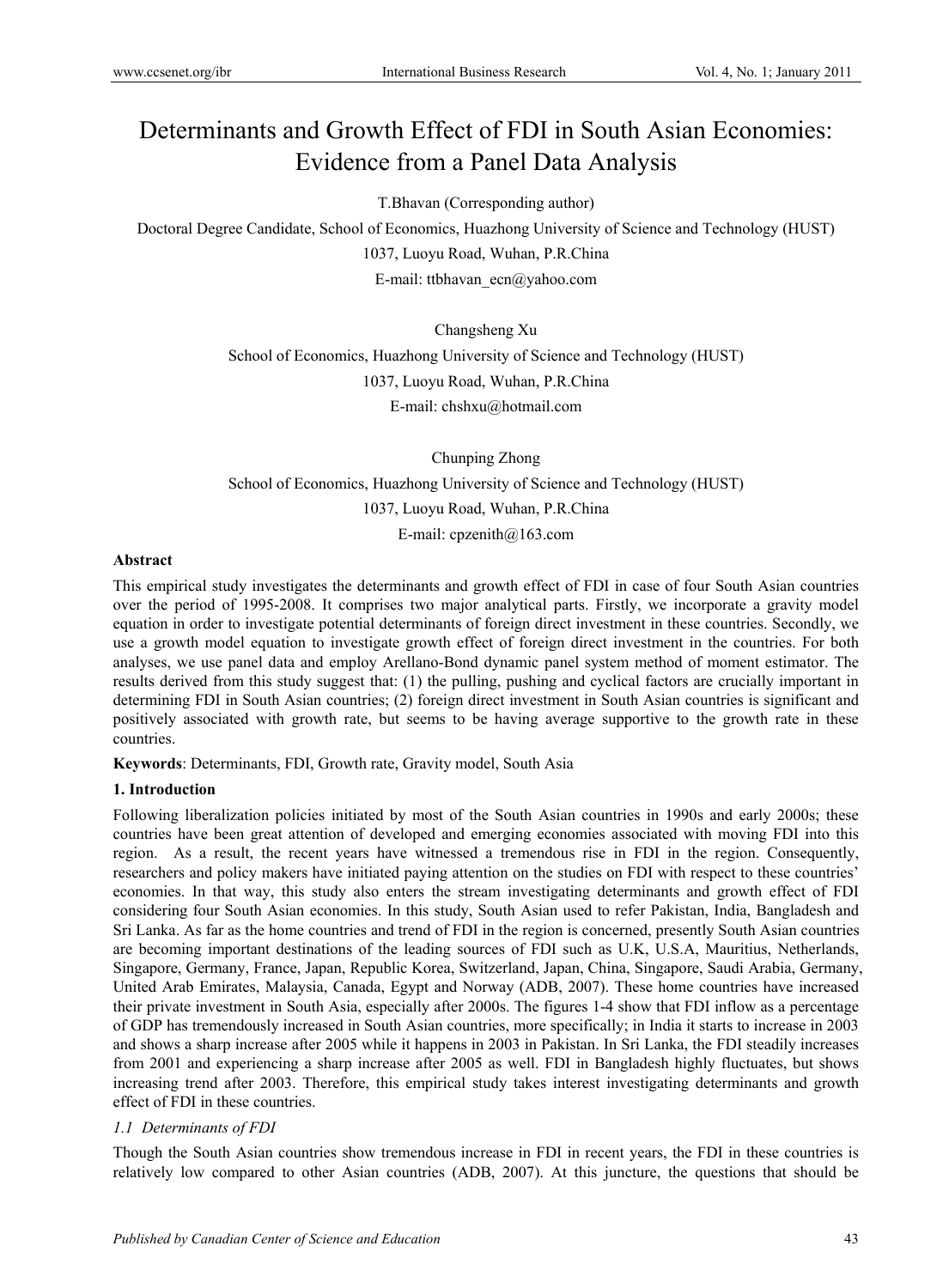emphasized that what principle factors that determine FDI inflow or what factors being attractive for FDI inflow and what motivate home countries to move private investment towards host countries. The countries with sustain robust growth level with impressive share of service sector, its large domestic market which can attract foreign companies to establish large production bases for this market and its policy reform in favour of attracting FDI results higher FDI inflow into the host countries. Using pooled cross-section and time-series data for 49 less-developed countries over 1970-95, Gastanagav et al. (1998) examined the effects of several different types of policy and institutional variables, including corporate tax rates, tariff rates, the degree of openness to international capital flows, exchange rate distortions, contract enforcement, nationalization risk, bureaucratic delay and corruption, suggest that host country policies can influence FDI flows primarily through their influence on the advantages of location in the host country. Frenkel (2004), investigating FDI flow between major industrial countries and 22 emerging economies adopting a gravity model using panel data, suggested that distance and both home and host country characteristics play significant role in determining the extent of FDI flows. Wei (2005) studied the determinants of inward FDI in China and India, and the causes for their huge difference, found that China's much higher FDI from OECD countries is mainly due to its larger domestic market and higher international trade ties with OECD countries while India has advantage in its cheaper labor cost, lower country risk, geographic closeness to OECD countries, and cultural similarity. Bellak et al. (2008), using panel-gravity model approach, investigated the determinants of FDI across the selected Central and Eastern European Countries (CEECs), focusing on labor costs, propose that a labor cost measure which is relevant for the location decisions of Multinational Enterprises. Xing (2006), examining the critical role of Chinese currency against Japanese Yen in FDI boom in the country, found that devaluation of the Yuan (Renminbi) and the policy of pegging the Yuan to the Dollar both improved China's competitiveness in attracting Foreign Direct Investment. Further, the real exchange rate between the Yuan and Yen is one of the significant variables determining Japanese direct investment in China.

Though, theoretically and empirically, there are factors that determine FDI have already been identified in a number of studies, the significance and magnitude of their impact on FDI may wary in terms of their national political, economic and legal cultures, traditions and infrastructures, together with the economic objectives and policies pursued by host governments ( Bitzenis et al., 2009). At this context, we believe that the studies on investigating determinants of the FDI and subsequently, concentrating on maximizing effort of the factors that turn FDI as potential and effective are essential in case of these countries. Thus, as first part of this study, we focus on investigating the determinants and their magnitude of effect on FDI in South Asian region.

## *1.2 Growth effect of FDI*

Since recent years have been witnessed as a tremendous increase in FDI in South Asian countries, as second part of this study, we examine magnitude of growth effect of FDI associated with these countries. FDI increases capital stock, organizational restructuring, technology transfer and productivity, these results in inducement in growth rate, especially in host countries. Though, FDI is seen as a vital factor in inducing growth rate, however, it will only lead to growth if its inflows are properly managed (Bezuidenhout, 2009). FDI is identified as a vital requirement factor for sustain growth in developing economies which is mostly transfer of capital from developed and emerging economies to these countries benefiting global economies as a whole. FDI can accelerate growth in the ways of generating employment in the host countries, fulfilling saving gap and huge investment demand and sharing knowledge and management skills through backward and forward linkage in the host countries (Frenkel et al., 2004). Foreign direct investment also plays an extraordinary and growing role in global business. For a host country, it can provide a firm with new markets and marketing channels, cheaper production facilities, access to new technology, products, management skills and financing, and as such can provide a strong impetus to economic development (Mordechai et al., 2008). Smarzynska (2004) demonstrated that knowledge spill over occurs not only from MNCs to domestic industry but also among the intra industries. (Beugelsdijk et al., 2008) suggested that the transfer of advanced technology strengthens the host country's existing stock of knowledge through labor training, skill acquisition, the introduction of alternative management practices and organizational arrangements. Solow (1957) devised a framework for distinguishing the contributions of labour, capital and technological change to economic growth. Although the Solow growth formula had indicated a comparatively minor role to the capital input in overall growth, he emphasized that productivity growth may not be independent of the rate of investment activity, means that technical progress may be embodied in the act of investment. He further pointed out that the role of multi-national enterprise as a vehicle for the transmission of technical progress to the less advanced economies. Kenneth Arrow (1962) incorporating the concept of learning by doing , and his concept extended by Levhari (1966) and Sheshinski (1967) also emphasized that each firm learn from the investment activity of other firm as well as from its own investment behavior. As alternative attempt of explaining technological change endogenously Uzawa (1965), Lucas (1988) and Romer (1990) stressed that human capital is crucial determinant in the growth process.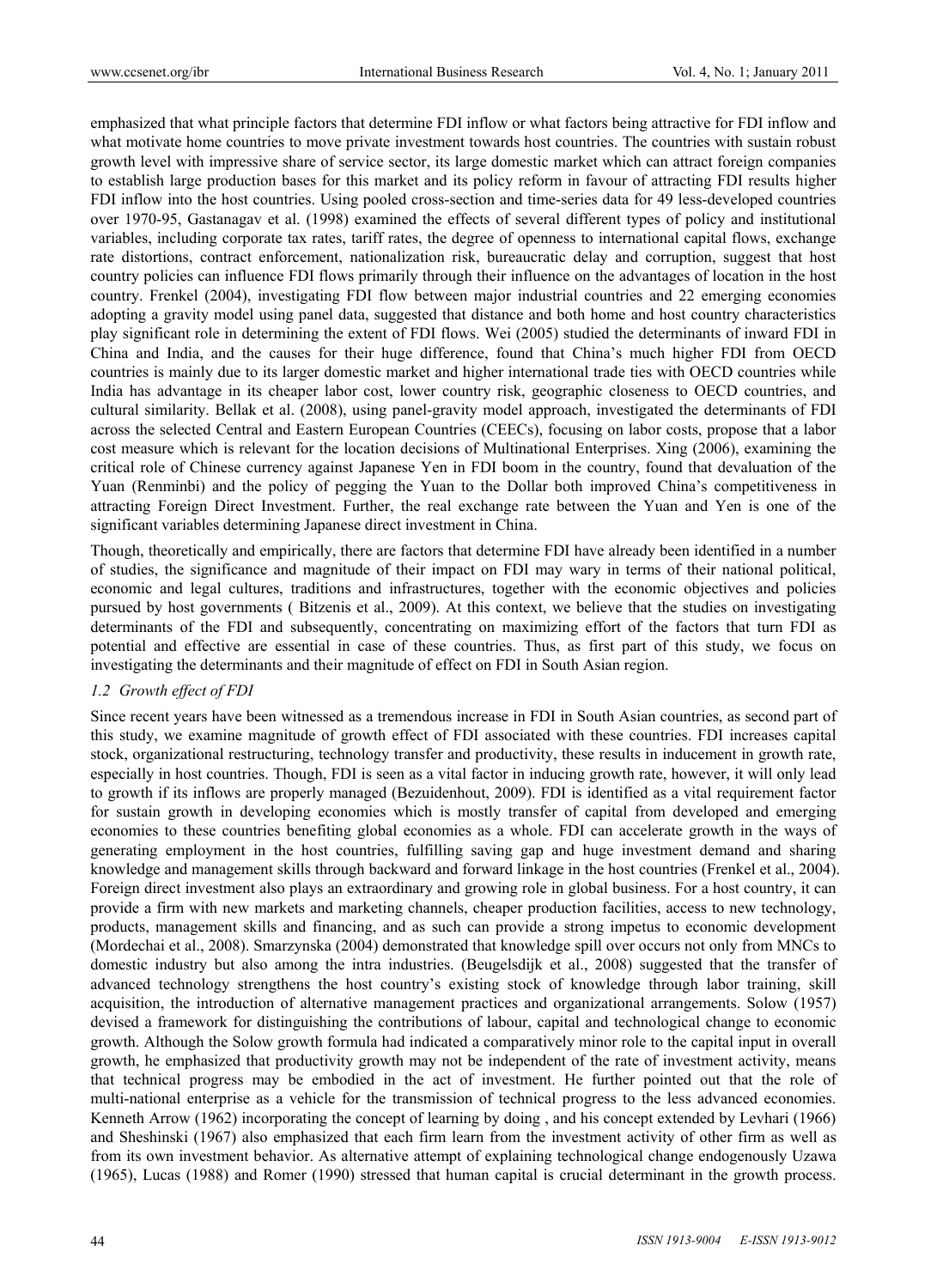Roomer (1995) argues that an important part of this technology is the idea or blueprints concerning how to produce new goods, how to increase quality, or how to reduce costs (Acemoglu, 2008). As contrary, Herzer et al.. (2007) has argued that with 28 developing countries data there exists neither a long-term nor a short-term effect of FDI on growth; in fact, there is not a single country where a positive unidirectional long-term effect from FDI to GDP is found. Whalley and Xin,(2009) examined the contribution of inward FDI to China's recent rapid economic growth using a two stage growth accounting approach and suggested that the sustainability of both China' export and overall economic growth may be questionable if inward FDI plateaus in the future. Tuan et al.. (2009) investigated the role of inward FDI in the process of regional development and the economic growth and as one of their major findings, suggested that FDI affects not only output growth and productivity progress directly but also indirectly, that is, growth increases through the total factor productivity (TFP) enhancement. Yao and Wei (2007) discussed growth effect of FDI by testing two propositions that the role of FDI promoting production efficiency and technology, and knowledge, concluded that FDI is a powerful driver of economic growth for a newly industrializing economy, under these two propositions, to catch up with the world's most advanced countries. Chakrabory and Nunnenkamp (2008) analyzed sectoral growth impact of FDI in case of India and found that FDI in the service sector appears to have promoted growth in the manufacturing sector through cross-sector spillovers and thus economic growth. Alfaro et al, (2004) examined growth effect of FDI in OECD countries when these countries have better financial system; found that FDI alone plays an ambiguous role in contributing to economic growth. However, countries with well-developed financial markets gain significantly from FDI. Borensztein et al.. (1998) tested the effect of FDI on economic growth in a cross-country regression framework, utilizing data on FDI flows from industrial countries to 69 developing countries over the last two decades, suggested that FDI is an important vehicle for the transfer of technology, contributing relatively more to growth than domestic investment. Ma (2009) investigated growth effect of FDI and concluded that foreign capitals exert positive effects on the national economic growth. Merican (2009) tested the impact of FDI and Gross Domestic Investment on growth in case of four Asian countries, suggested that the FDI is better than Domestic Investment for growth only in two countries.

As second part of this study, this paper is also strongly intended to investigate how far FDI affects growth rates in South Asian countries as well. In this respect, this study focuses on investigating the determinants and growth effect of FDI flow, by adopting gravity and endogenous growth models, respectively, in case of Bangladesh, India, Pakistan and Sri Lanka, by employing the system generalized method of moments (GMM) estimation. The rest of the paper is structured as follows. Section 2) presents data and methodology which includes empirical model specifications and methods of analyses. Section 3) presents results and interpretation. Section 4) summarizes the main findings and offers some conclusions.

## **2. Data and Methodology**

The data set drawn from two different sources comprises time series data of four countries for the period of 1995-2008. The data on FDI drawn from UNCTAD database while dataset for other variables comes from World Bank Development Indicators database. This study basically comprises two major analyses. Firstly, using gravity model approach, we analyse the determinants of FDI. Secondly, using a growth model, we also analyse the growth effect of FDI. To investigate determinants and growth impact of FDI, we employ Arellano-Bond dynamic panel system method of moment (GMM) estimator developed by Blundell and Bond (1998). The variables used in this study are categorized into strictly endogenous, exogenous, and instrumental variables. Using panel data under this estimation method reveals several advantages over cross-section analyses (Egger, 1999), allow us to use lagged endogenous variables as predetermine. We use as instruments the two-year lagged endogenous regressors in the estimation and performed one-step estimation of the system GMM.

## *2.1 A Gravity Model*

Basically, the gravity concept utilizes the gravitational force concept as an analogy to explain the volume of trade, capital flows, and migration among the countries of the world (Egger, 1999). The gravity model has been used as far back as the early 1960s in order to explain bilateral trade flows. In its basic form, the model was exploring the volume of trade between any two countries or partners are an increasing function of their national incomes and a decreasing function of the distance between them (Dascal et al., 2002). In addition to that authors selected some additional variables for the models. The same concept has been widely used in the analyses related to FDI. The literature on the causes of FDI can be divided into causes of FDI outflows and causes of FDI inflows. Kimura et al. (2007) used gravity concept in order to investigate whether and how aid facilitates FDI. In earlier studies, the gravity type models were applied to either cross-section data, or to single country time series data, which addressed several restrictions on the specification of the model (Haris, 1998). But in the studies from last decade, these models have been adopted to the panel data, which increase the degree of freedom and able to capture country and time effects. In our study, we incorporate panel data to gravity equation-type regression in case of four countries. Our empirical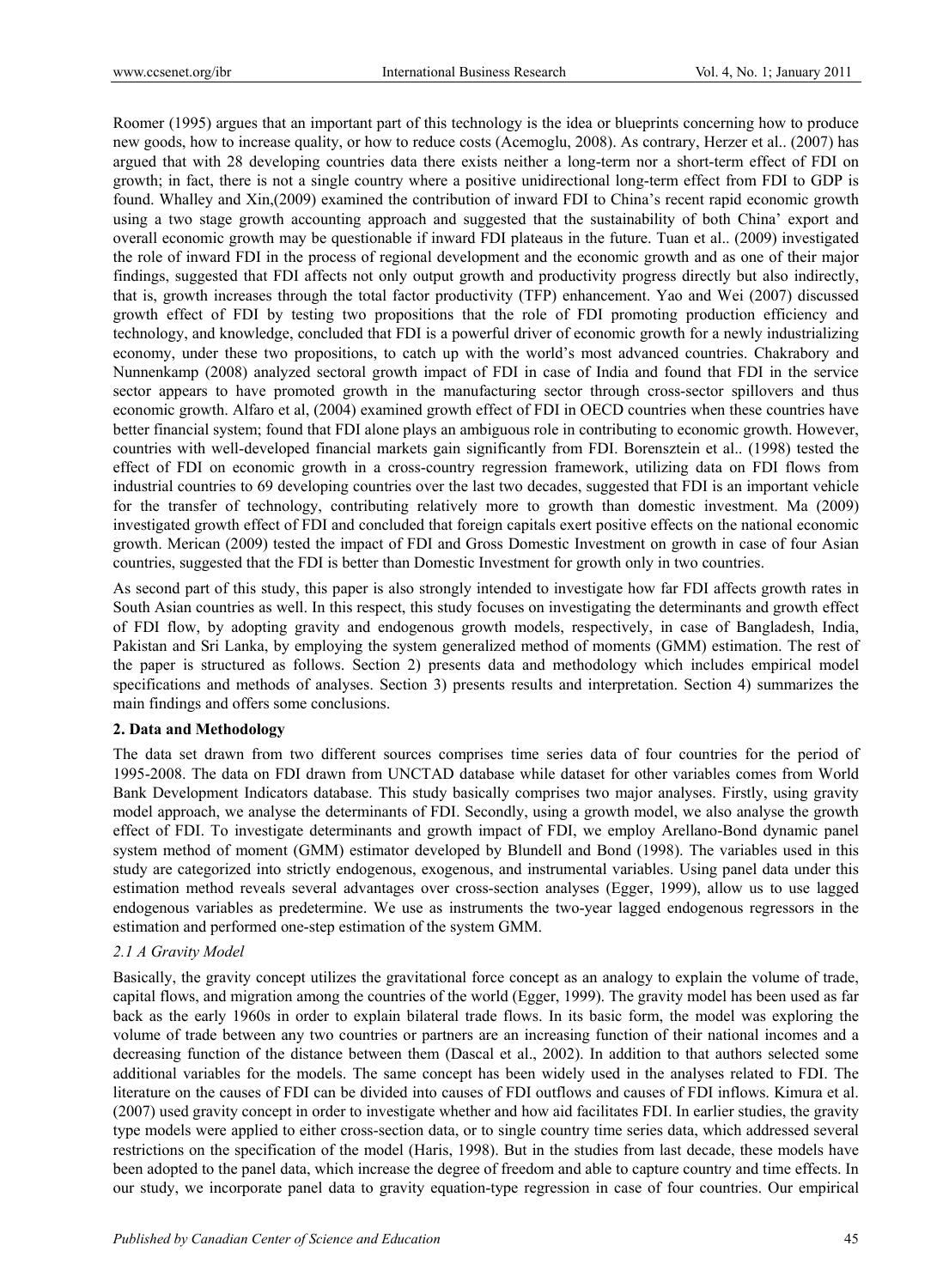study is also based on the idea that home and host country factors together with gravity forces are important in determining FDI flows between the countries. Accordingly, we postulate the following model as:

$$
FDI_{ijt} = \beta_0 + \beta_1 g_{it} + \beta_2 g_{jt} + \beta_3 Y_{it} + \beta_4 Y_{jt} + \beta_5 dist_{ij} + \beta_6 V_{irt} + \nu_t + \varepsilon_{ijt}
$$
\n
$$
\tag{1}
$$

Where  $FDI_{ii}$  is log of total FDI flow from home country *j* to the host country *i* in time *t*,  $g_{ii}$  denotes log of growth rate of host countries,  $g_{it}$  is log of growth of the home countries whereas  $Y_{it}$  and  $Y_{it}$  denote log of GDP in host and home country respectively; these variables are strictly treated as endogenous variables in the model. Log of distance between home and the host countries is represented by *distij*. It is necessary to include distance variable as a determinant of FDI flows because the transaction costs is expected to increase with the distance. Therefore, we include linear distance between capitals of home and host countries as a proxy for the relative magnitude of the transaction costs, expected to have negative relationship with FDI.  $V_{int}$  indicates a vector of  $r$  variables that influence FDI flow in host countries.  $v_t$  denotes time effects whereas  $\varepsilon_{ijt}$  is white noise error term. The vector comprises log of population, *lnpop*, trade openness index, *to*, human development index, *hdi*, and electricity consumption per capita, *el*, and exchange rate, *ex*; these are strictly treated as exogenous determinants. Population serves as a proxy variable of market size of host countries, expected to have positive relationship with FDI flows. The openness index expresses the trade liberalization which can also be used as an alternative for risk in host countries (Frenkel et al., 2004). we use human development index serves as one of the encouraging factors, proxied as human capital, which combines three dimensions: 1) life expectancy at birth, as an index of population health and longevity, 2) Knowledge and education, as measured by the adult literacy rate and the combined primary, secondary, and tertiary gross enrollment ratio, and 3) standard of living, as measured by the natural logarithm of gross domestic product per capita purchasing power parity. Electricity consumption per capita serves as proxy variable of infrastructure development, is expected to have positive association with FDI flows in host countries since, infrastructure development motivates private investors to transfer investment to the countries. Exchange rate depreciation enhances location advantage for investment and thus improves FDI in host countries. We also use additional instrumental variables that are not appeared in the model such as inflation, *inf*, and political freedom index, *pf*.

#### *2.2 A Growth Model*

Up on investigating growth effects of FDI, we adopt an endogenous growth model type equation which includes capital, labor and human capital as principle factors. The production function of the growth model can be written as:

$$
Y=f(Y_{t-l}, K, L, H)
$$

Where *Y* is output level where as  $Y_{t-1}$  is lag of output. *K* denotes physical capital treated as endogenous variable whereas *L* and *H* indicate labor force and human capital respectively. Under the assumption that all explanatory variables are positively associated with the output level and technology is constant,, we form an empirical model which reveals the effect of FDI on growth rates of four South Asian countries during the period of 1995-2008 as:

$$
g_{it} = \beta_0 + \beta_1 g_{it-1} + \beta_2 X_{it} + \beta_3 Z_{ikt} + v_{it}
$$
 (2)

In above equation, *i* and *t* denote country and time respectively.  $g_{ii}$  is log of GDP growth rate while  $g_{ii-1}$  is its lagged value.  $X_{i}$  is vector of *l* endogenous variables, which are assumed to be endogenous due to the causality that run in both directions, includes log of FDI as a percentage of GDP, *lnfdi*, log of foreign aid as a percentage of GDP, *lnaid*, gross domestic servings as a percentage of GDP, *gs*, and gross domestic capital formation, *gcf*. *Zikt* is vector of *k* exogenous variables such as labor force,  $\hat{f}$  and human development index,  $\hat{h}di$ , and  $v_{\hat{u}}$  indicates stochastic error term. There are some other variables that are not presented in the model used as additional instrumental variables, that are trade openness index, *to*, exchange rate, *ex*, and political freedom index, *pf*.

#### **3. The estimation results and interpretation**

We employ system GMM estimates to the models specifications outlined in the previous sections. First, we apply this method to the gravity model given as equation (1) and the results are shown in Table 1. In the first column, shown as specification (1), all the explanatory variables are found to have expected results that FDI is positively influenced by economic growth of host and home countries and the distance variable has negative association with FDI. Human development index, population and electricity consumption per capita are also found to have positive association with FDI. In specification (2), exchange rate is also positively associated with FDI, but human development index is reported as insignificant. As second step, we include time effect which is shown as specification (3), in which some coefficient values are also reported significant and then allow us to conclude that there are common cyclical factors that effect FDI flows in South Asian countries. As third step, we added log of GDPs of home and host countries, respectively, which is shown as specification (4) found to have significant and positive association with FDI flow. This result suggests that business cycles in host and home countries play a crucial role as pulling and pushing factors respectively. In this analysis, interestingly all the exogenous and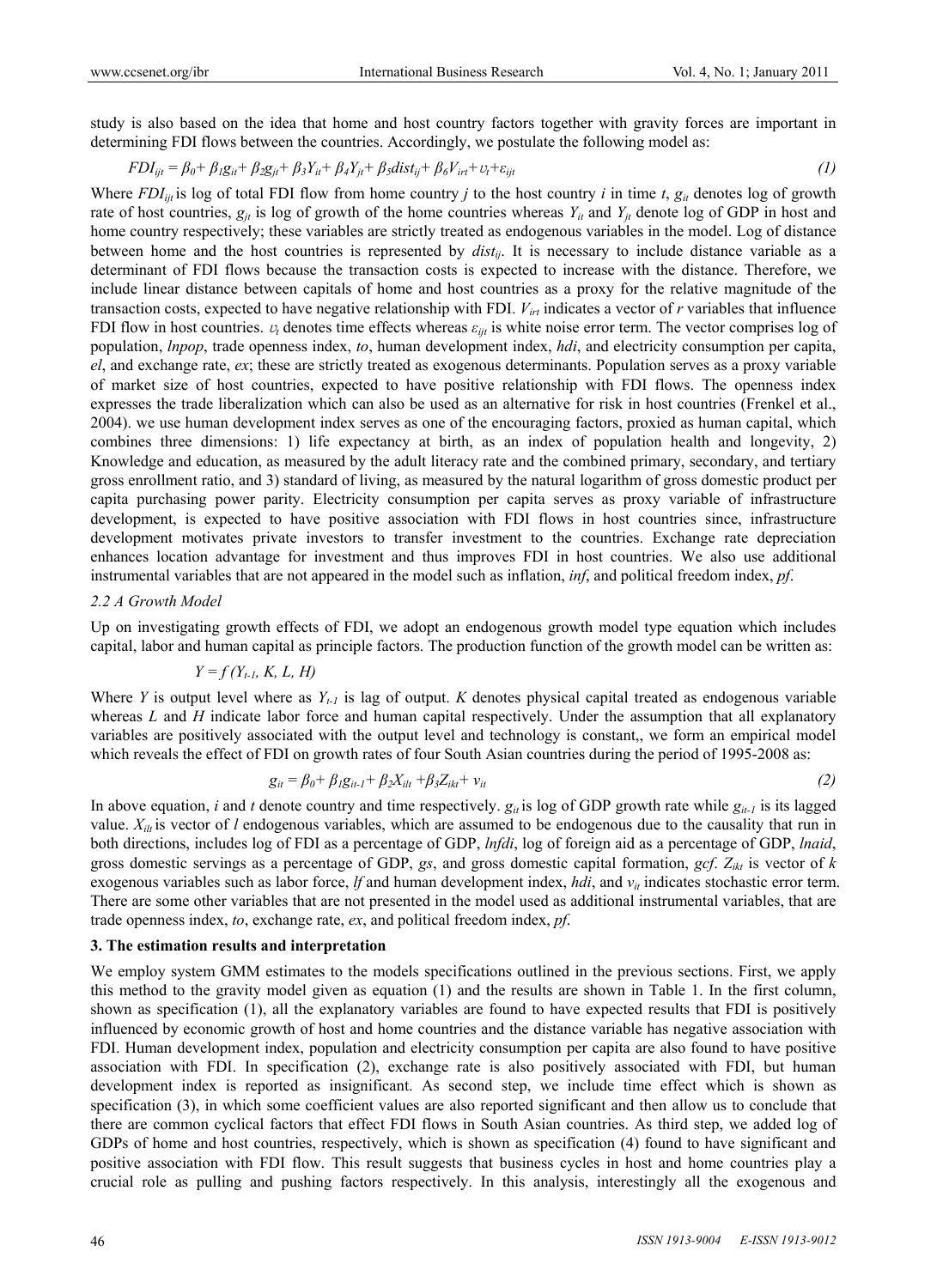endogenous variables are found to have expected results except log of growth rate in home countries, shown in the specification (3). Concluding this section, the cyclical effects and other principle factors crucially play an important role determining FDI flow into the South Asian countries. However, there is a limitation that needs to be acknowledged in this model that the gravity model that we use excludes some variables that are likely to impact on FDI flow in the case of South Asian countries. For example, nationalization risk, political support, labours cost and cultural similarities and unrest in the host countries.

Turning our attention on investigating magnitude of growth effect of FDI, we employ same estimation method to the equation (2) and the results are presented in Table 2. The specification (1) explores the bench mark results including lagged form of dependent variable suggest that the FDI and aid variables are significant at 5% level. Gross saving is found to have insignificant while labor force appear significant at marginal level. We include gross saving in the model because if the developing countries tend to lack the domestic savings required to fund their various investment projects, they must rely on foreign savings. Those savings can come in the form of aid, Bank loans, or direct investment. In this sense, FDI and savings are expected to have positive association. Secondly, we exclude lagged form of dependent variable which is depicted as specification (2) in which aid and labor force variables increase their significant level while FDI remains the same. Interestingly, growth effect of FDI reaches to a relatively more significant level in the presence of aid, which comes under the fact that FDI and aid may have a complementary relationship in these countries. Because, foreign aid plays an essential role fulfilling saving gap, accumulating physical and human capital stock and developing infrastructure in the host countries ( McGillivrary, 2009). Especially, foreign aid inflow in the shape of human capital and infrastructure development can play a vital role by serving as complementary factor to attract much more FDI into the host countries. But if the foreign aid flow is in the shape of physical capital, it will accumulate domestic capital and may serve as substitute to the FDI in the host countries (Selaya and Sunesen, 2008; Gong et al., 2007). Therefore, the results permit us to assume that foreign aid serves as a vehicle facilitating FDI in the South Asian countries. However, more specific studies are needed in this regards. As third step, we include human development index as a proxy for human capital seems to be insignificant shown as specification (3); but still FDI is appeared at the same significant level. We consider human capital variable in the model because according to the endogenous growth theory, the relationship between FDI and human capital is widely seen an important growing topic. Noorbakhsh et al. (2001) suggest that human development becomes major factors that motivate FDI, and the developing countries should formulate policies to improve local skill and builds up their human resources in order to attract more FDI. Therefore, human capital can serve as a complementary factor to FDI, but in this study, it is not significant in the case of South Asian countries. Finally, gross domestic capital formation is replaced for gross savings which is significant at 5% level but however FDI decreases its significant level. In this analysis, the variable FDI is no longer significant at 1% level and gives less magnitude effects on growth rates. However, it is a notable fact that which is stable at 5% level in most part of this analysis except in specification (4). This analysis, thus, permit us to conclude that FDI in South Asian countries are significant and positively associated with growth rate, but seems to be having average supportive to the growth rates in these countries.

## **4. Conclusion**

Since our principle objectives were to investigate the determinants and magnitude of growth effect of FDI in South Asian countries, we applied gravity concept for first analysis and endogenous growth concept for the second. We used Arellano-Bond dynamic panel system method of moment (GMM) estimator developed by Blundell and Bond (1998) for both section of analyses. The results suggest that distance and both home and host country characteristics significantly play crucial role in determining the FDI flows into the South Asian region. The cyclical factors in the economies of home and the host countries seem to be an important factor for the magnitude of the FDI flows; not only these but some other factors such as trade openness index, human development index, population and infrastructure are also found to have significant factors motivating FDI inflow in South Asian countries. In addition, FDI flows are inversely related to the distance between the home and the host country supporting the view that distance implies costs associated with FDI activities.

Looking at the growth effect of FDI in these countries, FDI is found to have significant at 5% level means that the affect of FDI on growth rate is average. Other variables such as foreign aid, labor force and gross domestic capital formation also show their significance at their respective level. Gross domestic savings and human development index are seems to be less important in these countries. FDI seems to have relatively high significant level with foreign aid, comes under the fact that these two variables could be complementary in these countries. Conclusively, our first analysis which investigates the determinants of FDI flow, using a gravity model, explores that the factors are crucially important in determining FDI in South Asian countries. Investigation on the effect of FDI on growth rate, using a growth model, reveals that FDI averagely effects on growth rates in these countries.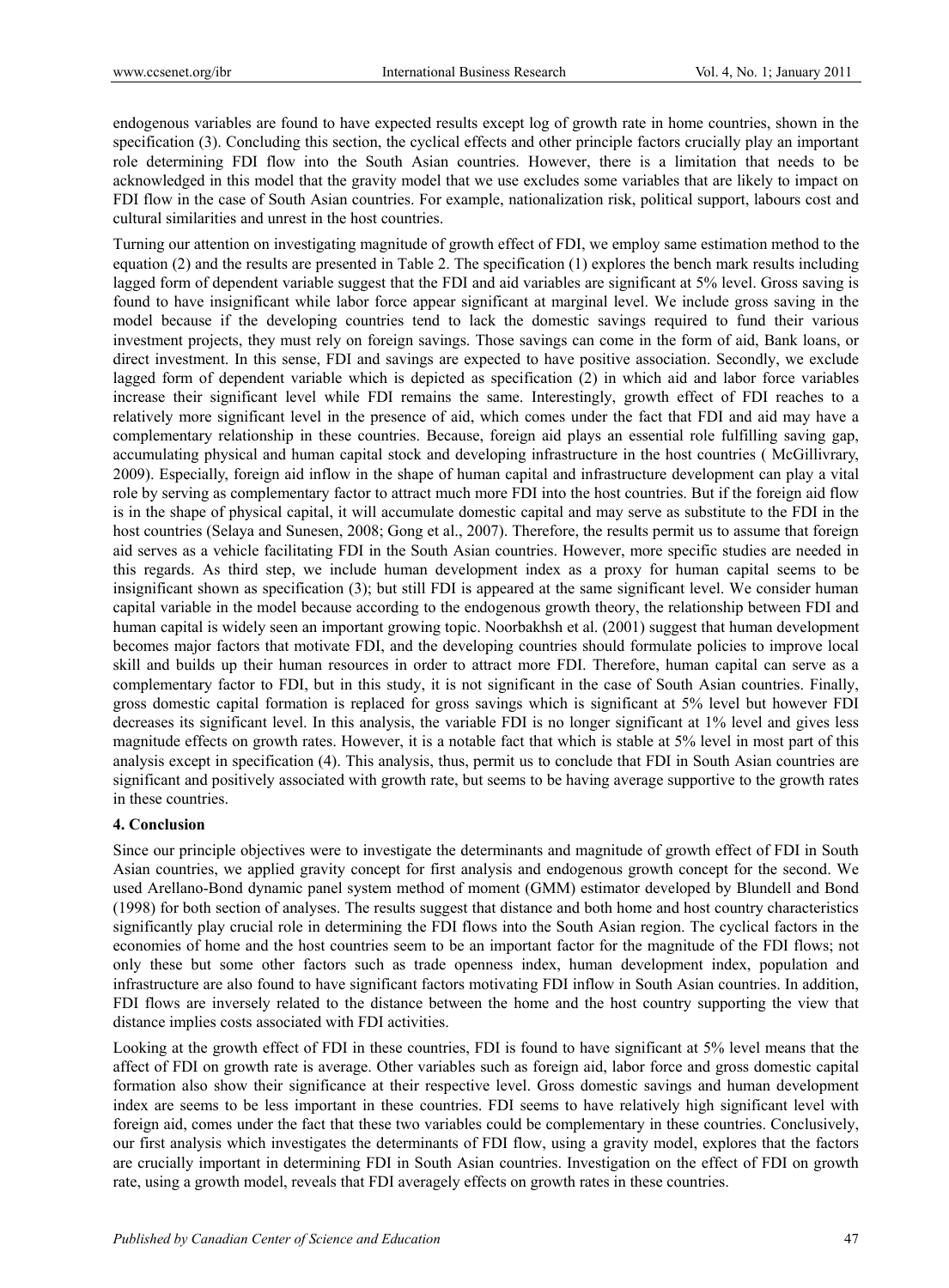#### **Acknowledgement**

We would like to acknowledge the useful comments of anonymous reviewers to improve this study.

#### **References**

Acemoglu, D. (2008). Introduction to modern economic growth: Parts 1-4, Department of Economics, Massachusetts Institute of Technology, Version 3.

Alfaro, L., Chanda, A., Kalemli-Ozcan, S. and Sayek, S. (2004). FDI and economic growth: the role of local financial markets. *Journal of International Economics*, 64, 89–112.

Bellak,C., Leibrecht,M. and Riedl, A. (2008). Labor costs and FDI flows into Central and Eastern European Countries: A survey of the literature and empirical evidence. *Structural Change and Economic Dynamics*, 19, 17–37.

Beugelsdijk,S., Smeets,R. and Zwinkels, R. (2008). The impact of horizontal and vertical FDI on host's country economic growth. *International Business Review*, 17, 452–72.

Bezuidenhout, H. (2009). A regional perspective on aid and FDI in Southern Africa. Working paper, No.147, North West University, Potchefstroom, South Africa.

Bitzenisa, A., Tsitouras, A., Vasileios, A. and Vlachos. (2009). Decisive FDI obstacles as an explanatory reason for limited FDI inflows in an EMU member state: The case of Greece. *The Journal of Socio-Economics*, 38, 691–704.

Borensztein, E., Gregorio, D. J. and Lee, J-W. (1998). How does foreign direct investment affect economic growth? *Journal of International Economics*, 45, 115–35.

Chakrabory, C. and Nunnenkamp, P. (2008). Economic Reforms, FDI, and Economic Growth in India: A Sector Level Analysis. *World Development*, 36, 1192–1212.

Dascal, D., Mattas, K. and Tzouvelekas, V. (2002). An analysis of EU wine trade: A gravity model approach. *International Advances in Economic Research*, 8, 2, 135-47.

Egger, P. (1999). A note on the proper econometric specification of the gravity equation. *Economics Letter*, 66, 25-31.

Frenkel, M. Funke, K. and Stadtmann, G. (2004). A panel analysis of bilateral FDI flows to emerging economies, *Economic System*, 28, 281-300.

Gastanaga,V. M., Jeffrey, B. N. and Pashamova, B. (1998). Host country reforms and FDI inflows: How much difference do they make? *World Development*, 26, 7, 1299-1314.

Harris, M. N. and Mátyás, L. (1998). The Econometrics of Gravity Models. Melbourne Institute Working Paper No.5/98, ISSN.1328-4991.

Herzer, D., Klasen, S. and Nowak-Lehmann, F. D. (2007). In search of FDI-led growth in developing countries: The way forward. *Economic Modelling*, 25, 793-810.

Javorcik, B. S. (2004). Does Foreign Direct Investment Increase the Productivity of Domestic Firms? In Search of Spillovers through Backward Linkages. *The American Economic Review*, 94, 605-27.

Ma, X. (2009). An Empirical Analysis on the Impact of FDI on China's Economic Growth. *International Journal of Business and Management*, 4, N0.6.

McGillivrary, M. (2009). Aid, economic reform, and public sector fiscal behavior in developing countries. *Review of Development Economics*.1467-9361.00505.x

Merican, Y. (2009). Foreign Direct Investment and Growth in ASEAN-4 Nations. *International Journal of Business and Management*, 4, N0.6.

Selaya, P and Sunesen, E. R. (2008). Does foreign aid increase foreign direct investment? *Discussion Paper*, University of Copenhagen, ISSN: 1601-2461

Tuan, C. Linda, F.Y. and Zhao, B. (2009). China's post-economic reform growth: The role of FDI and productivity progress. *Journal of Asian Economics*, 20, 280–93.

Wei, W. (2005). China and India: Any difference in their FDI performances? *Journal of Asian Economics*, 16, 719–36.

Whalley, J. and Xin, X. (2009). China's FDI and Non-FDI Economies and the Sustainability of Future High Chinese Growth. *China Economic Review*, Accepted Manuscript.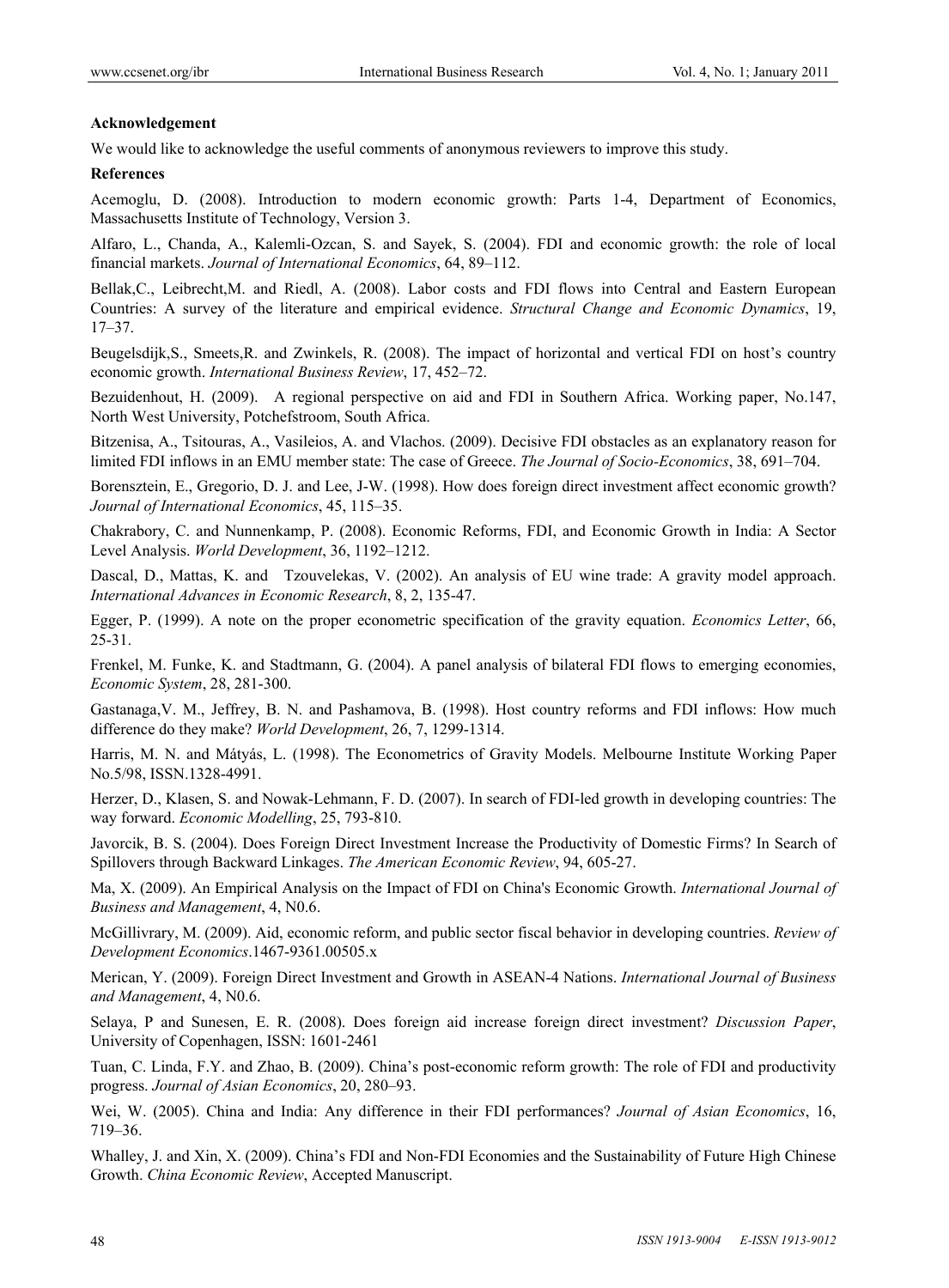Xing, Y. (2006). Why is China so attractive for FDI? The role of exchange rates. *China Economic Review*, 17, 198– 209.

Yao, S. and Wei, K. (2007). Economic growth in the presence of FDI: The perspective of newly industrializing economies. *Journal of Comparative Economics*, 35, 211–34.

|  |  |  |  | Table 1. Results for Determinants of FDI |  |
|--|--|--|--|------------------------------------------|--|
|--|--|--|--|------------------------------------------|--|

| Variables                    | (1)                    | (2)                    | (3)                    | (4)                   |
|------------------------------|------------------------|------------------------|------------------------|-----------------------|
| Ingrhost                     | $0.4893***(0.009)$     | 0.4844***<br>(0.011)   | $0.5402***(0.006)$     | $0.3435**$ (0.053)    |
| Ingrhome                     | $0.3947**$<br>(0.047)  | $0.3045**$<br>(0.134)  | $1.2130***$ (0.000)    | $-0.2875*$ (0.120)    |
| <i>lndist</i>                | $-3.9821***$ (0.000)   | $-0.0005**$<br>(0.015) | $-3.3322***$ (0.000)   | $-0.0003**$ (0.037)   |
| to                           | $0.0196**$<br>(0.025)  | $0.0269***$<br>(0.015) | $0.0163**$<br>(0.018)  | $0.0301***$ (0.000)   |
| lnpop                        | 1.4864***<br>(0.000)   | 1.3275***<br>(0.000)   | $1.2261***$<br>(0.000) |                       |
| hdi                          | $0.1565***$<br>(0.000) | 0.0266<br>(0.629)      | $0.0901***$<br>(0.002) |                       |
| el                           | $0.0027***$<br>(0.000) | $0.0020**$<br>(0.017)  |                        |                       |
| ex                           |                        | $0.0107**$<br>(0.080)  |                        |                       |
| Ingdphost                    |                        |                        |                        | $1.2419***(0.000)$    |
| lngdphome                    |                        |                        |                        | $1.4363***(0.000)$    |
| $D_1996$                     |                        |                        | $0.5297**$<br>(0.019)  |                       |
| D 1997                       |                        |                        | $1.4930***$ (0.000)    |                       |
| D_1998                       |                        |                        | 0.1829<br>(0.493)      |                       |
| D_1999                       |                        |                        | $0.5078**$<br>(0.026)  |                       |
| D 2000                       |                        |                        | $0.5803**$<br>(0.015)  |                       |
| D 2001                       |                        |                        | $-0.2239$<br>(0.494)   |                       |
| D_2002                       |                        |                        | 0.2688<br>(0.336)      |                       |
| D_2003                       |                        |                        | 0.1358<br>(0.558)      |                       |
| D 2004                       |                        |                        | $0.7549***$ (0.002)    |                       |
| D_2005                       |                        |                        | $0.7209***$ (0.004)    |                       |
| D 2006                       |                        |                        | $1.2178***(0.000)$     |                       |
| D 2007                       |                        |                        | $1.3932***(0.000)$     |                       |
| D_2008                       |                        |                        | $1.0540$ *** (0.000)   |                       |
| Constant                     | 22.9232***<br>(0.009)  | $-5.0780**$<br>(0.065) | $23.4027***(0.003)$    | $-27.7616***$ (0.000) |
| F-test                       | 99.06                  | 85.12                  | 61.55                  | 117.18                |
| Prob>F                       | 0.000                  | 0.000                  | 0.000                  | 0.000                 |
| Sargan test-chi <sup>2</sup> | 101.59                 | 100.64                 | 100.28                 | 93.04                 |

\*, \*\*, \*\*\* Denotes significance at a 10%, 5%, 1% level, respectively. *P* values are shown as (.). We apply xtabond2 command in Stata for system GMM estimation developed by David Roodman

Table 2. Results for Growth Effect of FDI

| Variables                    | (1)                   | (2)                   | (3)                   | (4)                |
|------------------------------|-----------------------|-----------------------|-----------------------|--------------------|
| $lngr_{t-1}$                 | $0.1987*$<br>(0.201)  |                       |                       |                    |
| <i>Infdi</i>                 | $0.1437**$<br>(0.099) | $0.1594**$<br>(0.018) | $0.1438**$<br>(0.060) | $0.1018*(0.188)$   |
| <i>lnaid</i>                 | $0.3282**$<br>(0.057) | $0.4067***(0.005)$    | $0.3972***(0.007)$    | $0.2990**$ (0.059) |
| gs                           | 0.02182<br>(0.223)    | $0.0223*$<br>(0.161)  | 0.0201<br>(0.227)     |                    |
| $\iint$                      | 1.6000*<br>(0.158)    | $2.1706**$<br>(0.022) | $2.2600**$<br>(0.021) | $1.8400**$ (0.056) |
| hdi                          |                       |                       | 0.0056<br>(0.663)     |                    |
| gcf                          |                       |                       |                       | $0.0245**$ (0.070) |
| F-test                       | 5.26                  | 7.62                  | 6.06                  | 8.15               |
| Prob > F                     | 0.001                 | 0.000                 | 0.000                 | 0.000              |
| Sargan test-chi <sup>2</sup> | 44.84                 | 58.56                 | 58.99                 | 58.54              |

\*, \*\*, \*\*\* Denotes significance at a 10%, 5%, 1% level, respectively. *P* values are shown as (.).